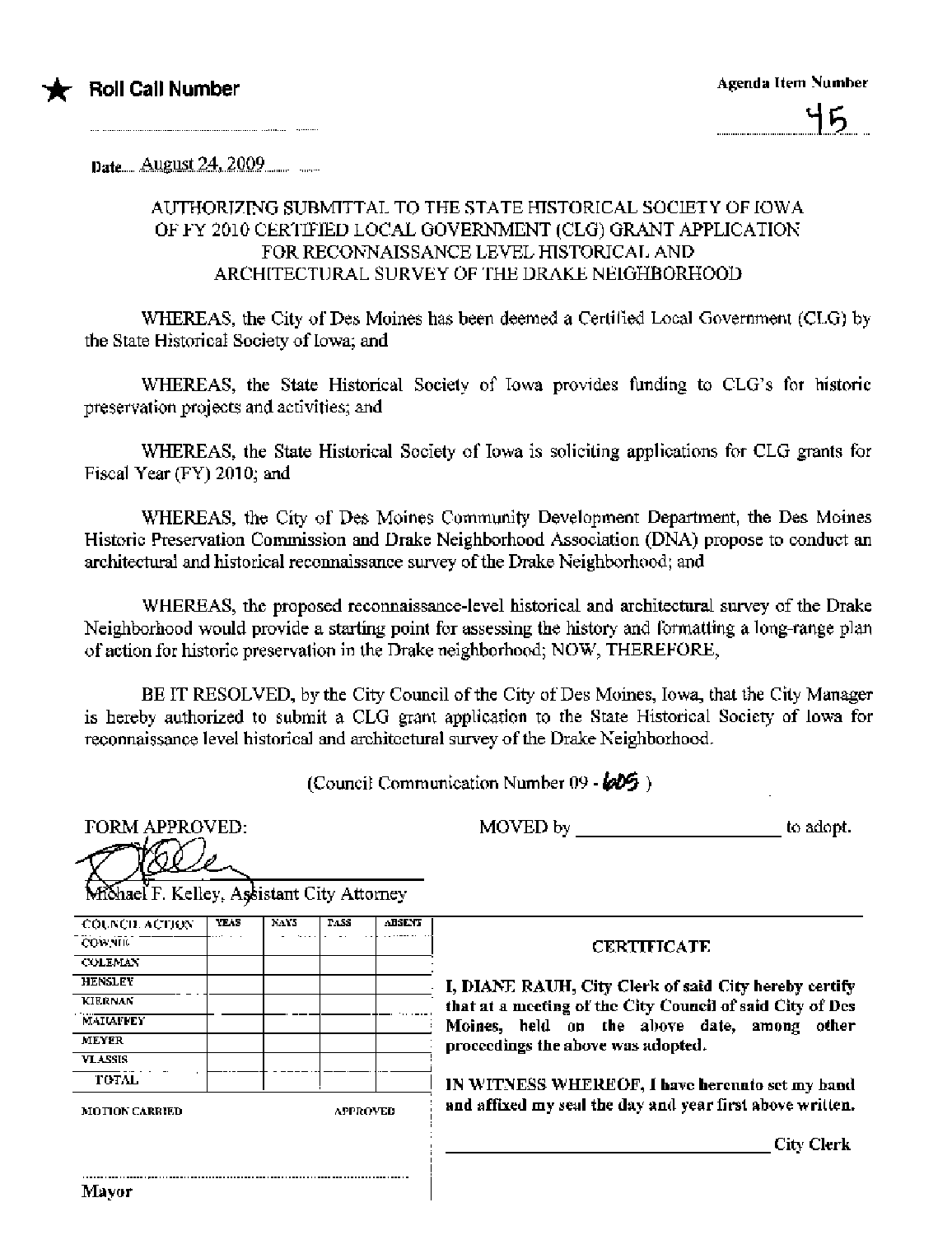August 20, 2009

Honorable Mayor and City Council City of Des Moines, Jowa

Members:

Communication from the City Historic Preservation Commission advising that at their meeting held August 19, 2009, the following action was taken:

### **COMMISSION RECOMMENDATION:**

After public hearing, the members voted 6-0 as follows:

| Commission Action:  | Yes | Nays | Pass | Absent |
|---------------------|-----|------|------|--------|
| Susan Holderness    | х   |      |      |        |
| Mary Reavely        | х   |      |      |        |
| Sinde Berry         |     |      |      |        |
| <b>Elaine Estes</b> |     |      |      |        |
| Scotney Fenton      | х   |      |      |        |
| Denny Marchand      | х   |      |      |        |
| <b>Shirley Shaw</b> |     |      |      | x      |
| York Taenzer        |     |      |      |        |
| Teresa Weidmaier    |     |      |      |        |

APPROVAL of the proposed study and grant application with the request that owners of property identified by the study as being in a district eligible for the National Register of Historic Places be encouraged to explore the local historic district designation as well.

### STAFF RECOMMENDATION TO THE HISTORIC PRESERVATION COMMISSION

Staff recommends approval of submitting a State of lowa Certified Local Government (CLG) Grant Application for a reconnaissance level historical and architectural survey of the Drake Neighborhood.

# **SUMMARY OF DISCUSSION**

Jason Van Essen presented an overview of the proposed study.

Mary Reavely expressed support for the study and thought that the owners of properties identified by the study as eligible for the National Register of Historic Places should be encouraged to explore the local historic designation as well.

Denny Marchand asked for the boundaries of the neighborhood.

Jason Van Essen replied that the Drake Neighborhood is generally bound by Interstate 235 to the south, 42<sup>nd</sup> Street to the west. Hickman Road to the north and Martin Luther King Jr. Parkway to the east.

There was no one in the audience to speak in opposition or support of the item.



.<br>ФТОРИС DIATRICT COMMISSION **ARMORY BUM, DING** ens Pozz einer areber DEB MORVES, NOWA SOSBE-1621 .<br>1915: 2004-102

**ALL-AMERICA CITY 7849, 1909, 1981**